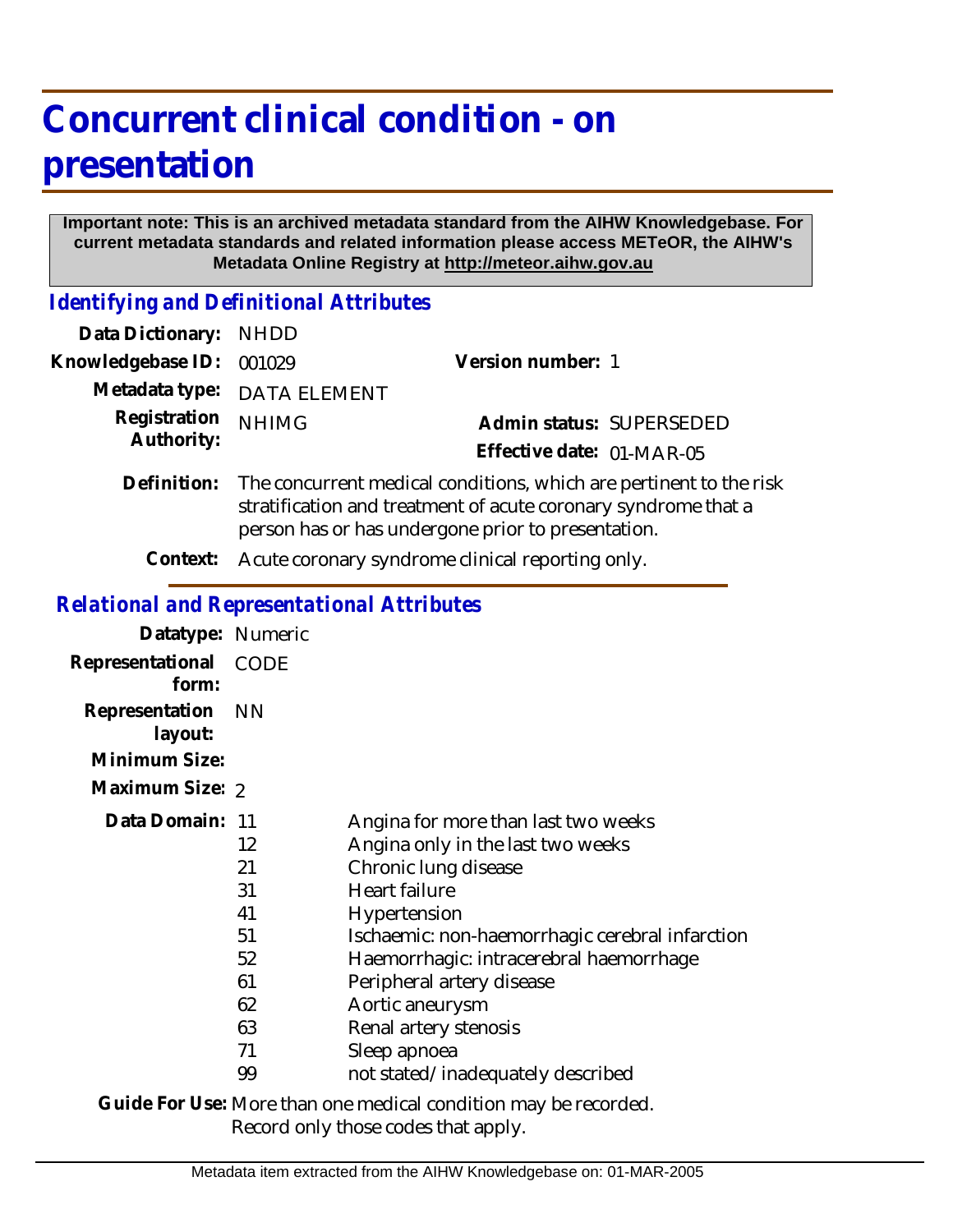Record all codes that apply.

Codes 21, 31, 51, 52, 61, 62, 63, and 71 must be accompanied by a Clinical evidence status code.

Acute coronary syndrome - DSS specific:

Angina

Code 11 - This code is used where there are symptoms, which can be described as chest pain or pressure, jaw pain, arm pain, or other equivalent discomfort suggestive of cardiac ischaemia, for more than the last two weeks.

Code 12 - This code is used where there are symptoms, which can be described as chest pain or pressure, jaw pain, arm pain, or other equivalent discomfort suggestive of cardiac ischaemia, only in the last two weeks.

#### Chronic lung disease

Code 21 -This code is used where there is a history or symptoms suggestive of chronic lung disease.

#### Heart failure

Code 31 -This code is used where a patient has past or current symptoms of heart failure (typically breathlessness or fatigue), either at rest or during exercise and/or signs of pulmonary or peripheral congestion suggestive of cardiac dysfunction.

#### Hypertension

Code 41 - This code is used where there is current use of pharmacotherapy for hypertension and/or clinical evidence of high blood pressure.

### Stroke

Code 51 - This code is used if there is history of stroke or cerebrovascular accident (CVA) resulting from an ischaemic event where the patient suffered a loss of neurological function with residual symptoms remaining for at least 24 hours. Code 52 - This code is used if there is history of stroke or cerebrovascular accident (CVA) resulting from a haemorrhagic event where the patient suffered a loss of neurological function with residual symptoms remaining for at least 24 hours.

#### Peripheral arterial disease

Code 61 - This code is used where there is history of either chronic or acute occlusion or narrowing of the arterial lumen in the aorta or extremities.

Code 62 - This code is used where there is a history of aneurysmal